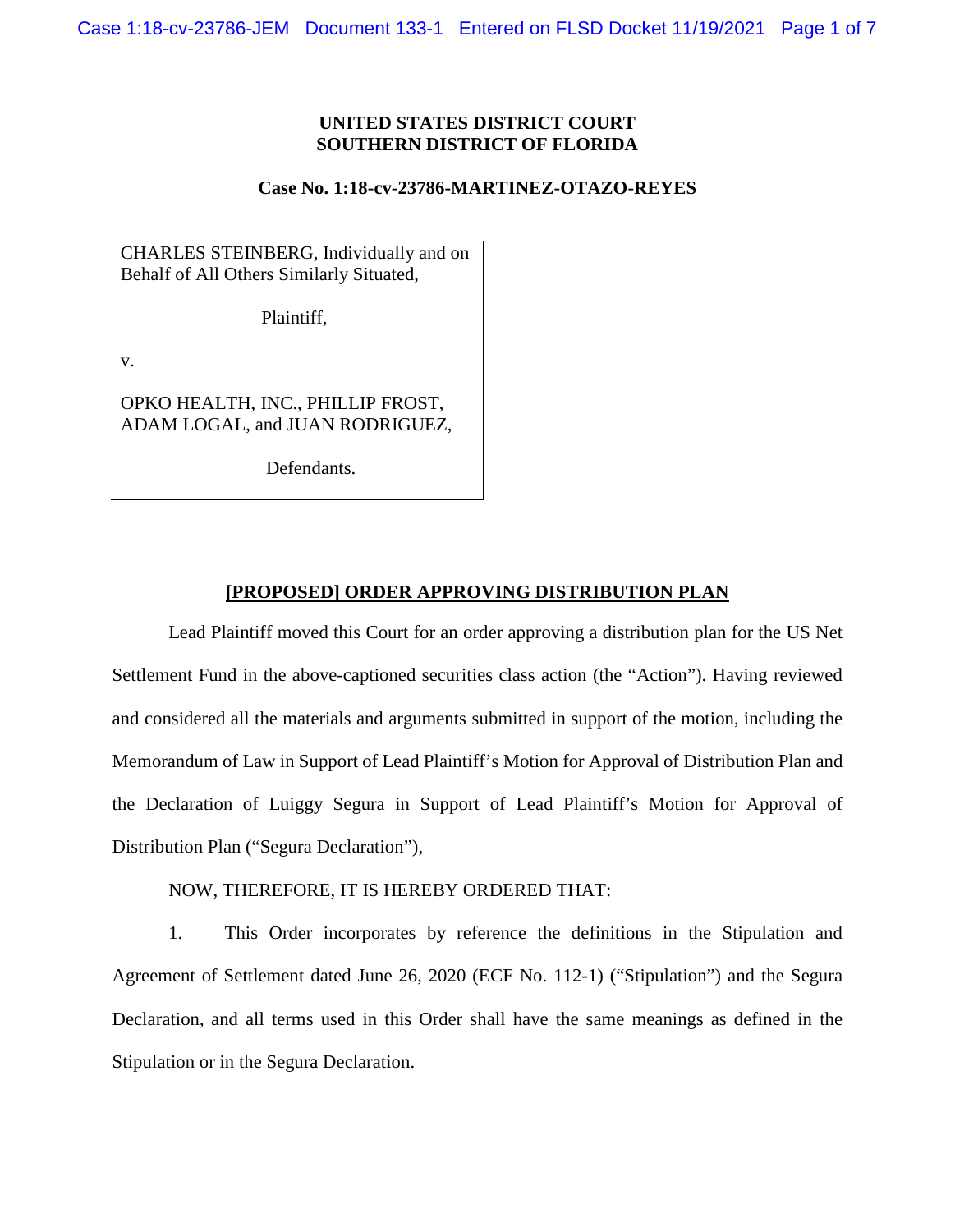2. This Court has jurisdiction over the subject matter of the Action and over all parties to the Action, including all Settlement Class Members.

3. Lead Plaintiff's plan for distribution of the US Net Settlement Fund to Authorized Claimants is **APPROVED**. Accordingly:

(a) The administrative determinations of the Court-approved Claims Administrator, JND Legal Administration ("JND"), to accept the Timely Eligible Claims stated in Exhibit E to the Segura Declaration and the Late But Otherwise Eligible Claims stated in Exhibit F to the Segura Declaration are adopted;

(b) The Claims Administrator's administrative determinations to reject the Rejected Claims, as stated in Exhibit G to the Segura Declaration, including the Disputed Claims discussed in paragraph 32 of the Segura Declaration and Exhibit D to the Segura Declaration, are adopted;

(c) JND is directed to conduct the Initial Distribution of the US Net Settlement Fund after deducting all payments previously allowed, payments approved by this Order, and any estimated taxes, the costs of preparing appropriate tax returns, and any escrow fees, while maintaining a 5% reserve from the US Net Settlement Fund to address any tax liability or claims administration-related contingencies that may arise.

Specifically, as stated in paragraph 45(a) of the Segura Declaration:

(1) JND will calculate award amounts for all Authorized Claimants as if the entire US Net Settlement Fund were to be distributed now. JND will calculate each Authorized Claimant's *pro rata* share of the US Net Settlement Fund based on the amount of the Authorized Claimant's US Recognized Claim in comparison to the total US Recognized Claims of all Authorized Claimants; (2) JND will then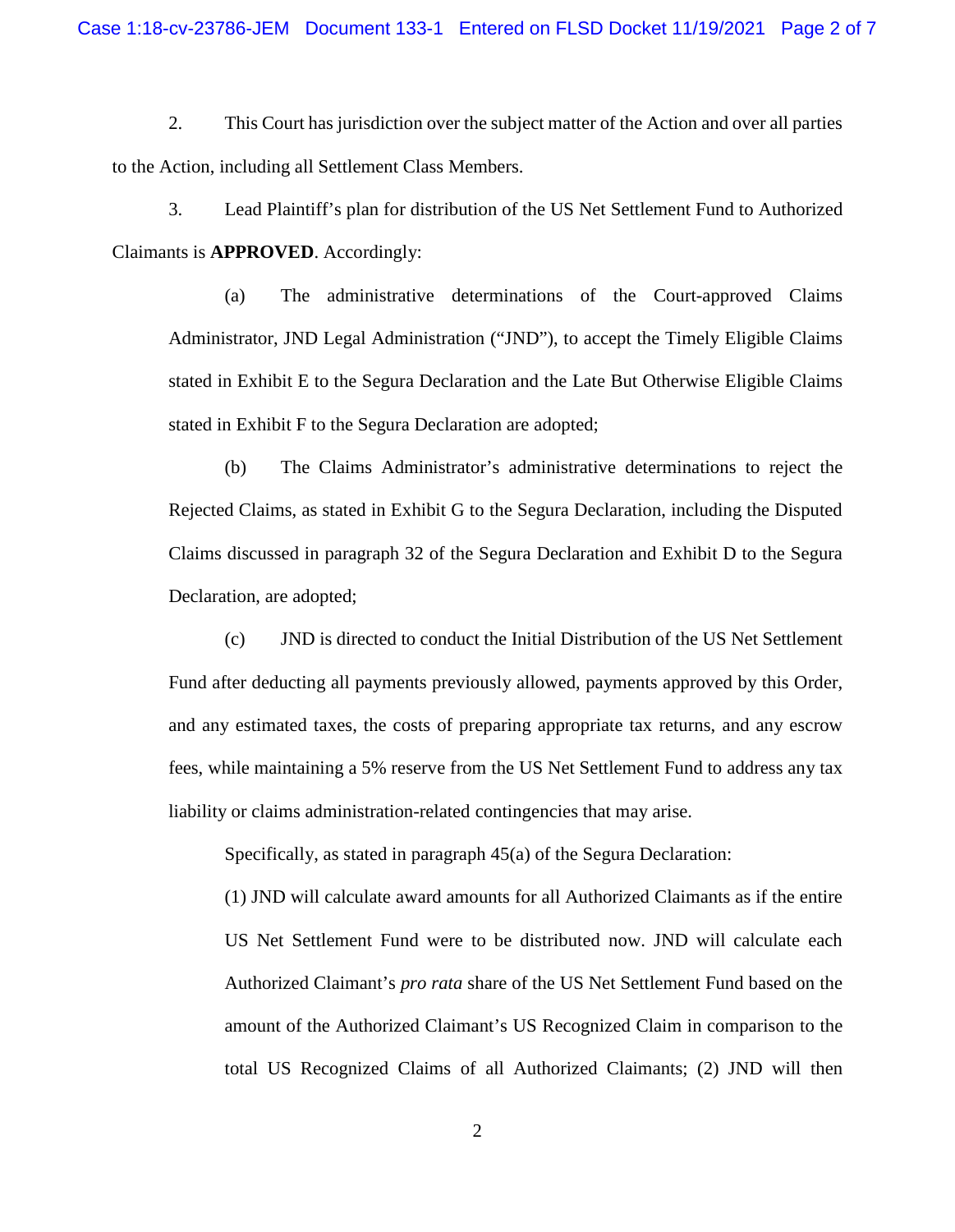eliminate from the Initial Distribution any Authorized Claimant whose total *pro rata* share of the US Net Settlement Fund is less than \$10.00. These Claimants will not receive any payment from the US Net Settlement Fund and will be so notified by JND; (3) After eliminating Claimants who would have received less than \$10.00, JND will recalculate the *pro rata* shares of the US Net Settlement Fund for Authorized Claimants who would have received \$10.00 or more based on the amount of the Authorized Claimant's US Recognized Claim in comparison to the total US Recognized Claims of all Authorized Claimants who would have received \$10.00 or more. This *pro rata* share is the Authorized Claimant's "Distribution Amount"; (4) Authorized Claimants whose Distribution Amount calculates to less than \$200.00 will be paid their full Distribution Amount in the Initial Distribution ("Claims Paid in Full"). These Authorized Claimants will receive no additional funds in subsequent distributions;

(5) 95% of the remaining balance of the US Net Settlement Fund will be distributed *pro rata* to Authorized Claimants whose Distribution Amount calculates to \$200.00 or more. The remaining 5% of the US Net Settlement Fund will be held in the Reserve to address any tax liability or claims administration-related contingencies that may arise following the Initial Distribution. To the extent the Reserve is not depleted, the remainder will be distributed in the Second Distribution described in subparagraph (f) below.

(d) To encourage Authorized Claimants to cash their checks promptly, all distribution checks will bear the following notation: "CASH PROMPTLY. VOID AND SUBJECT TO REDISTRIBUTION IF NOT CASHED BY [DATE 90 DAYS AFTER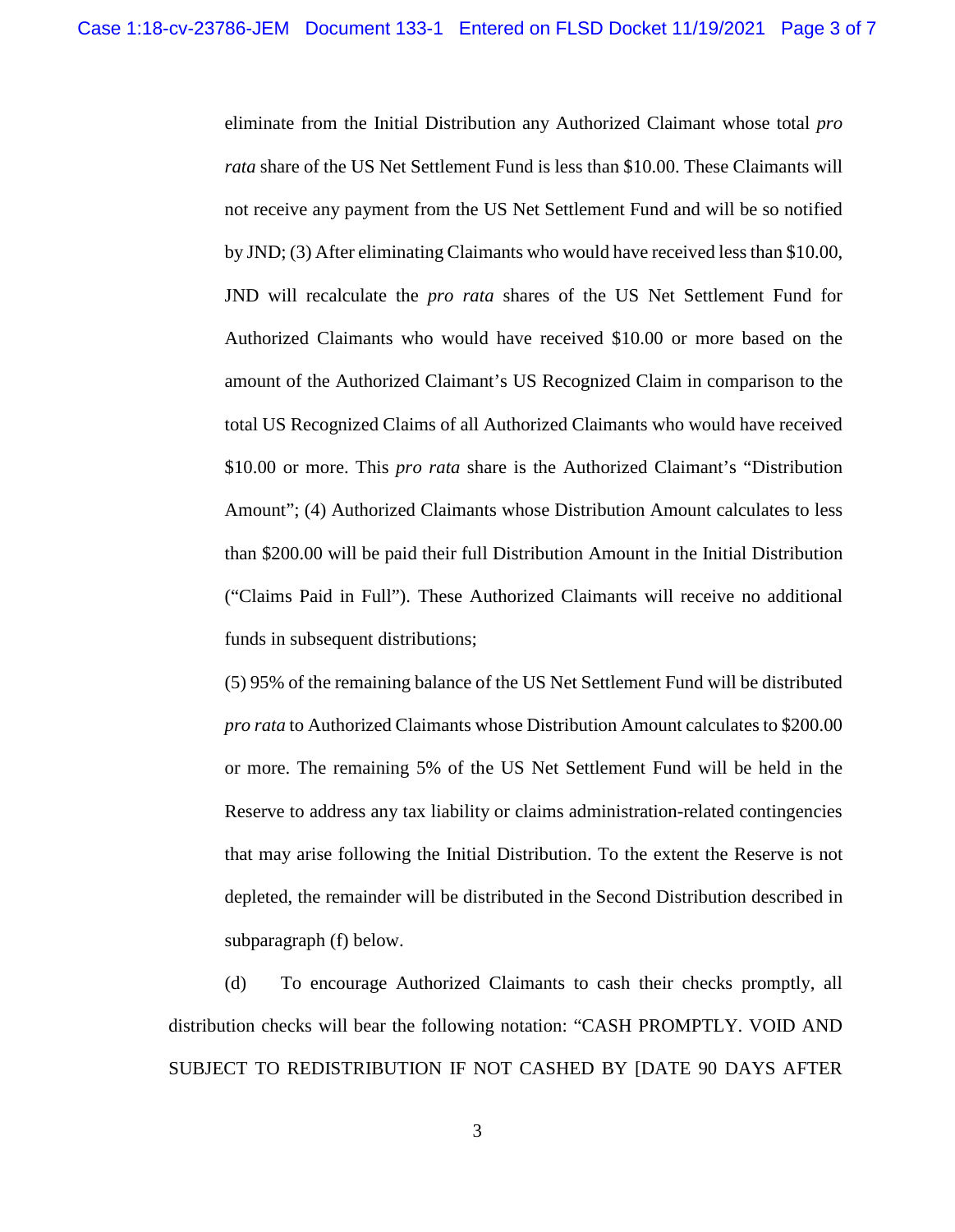ISSUE DATE]." Lead Counsel and JND are authorized to take appropriate action to locate and contact Authorized Claimants who have not cashed their checks within said time as detailed in paragraph 45(b) of the Segura Declaration;

(e) Authorized Claimants who do not cash their Initial Distribution checks within the time allotted or on the conditions stated in paragraph 45(b) of the Segura Declaration will irrevocably forfeit all recovery from the Settlement, and the funds allocated to these stale-dated checks will be available to be distributed to other Authorized Claimants in the Second Distribution. Similarly, Authorized Claimants who do not cash their distribution checks in the Second Distribution or subsequent distributions, should such distributions occur, within the time allotted or on the conditions stated in paragraph 45(b) of the Segura Declaration will irrevocably forfeit any further recovery from the US Net Settlement Fund;

(f) After JND has made reasonable and diligent efforts to have Authorized Claimants cash their Initial Distribution checks (as provided in paragraph 45(b) of the Segura Declaration), but not earlier than seven (7) months after the Initial Distribution, JND will, after consulting with Lead Counsel, conduct the Second Distribution, in which any amount remaining in the US Net Settlement Fund, after deducting any unpaid fees and expenses incurred, will be distributed to all Authorized Claimants who cashed their Initial Distribution check and are entitled to receive at least \$10.00 from the Second Distribution based on their *pro rata* share of the remaining funds. After the Second Distribution, if any funds remain in the US Net Settlement Fund, and if cost effective, subsequent distributions will take place in six-month intervals;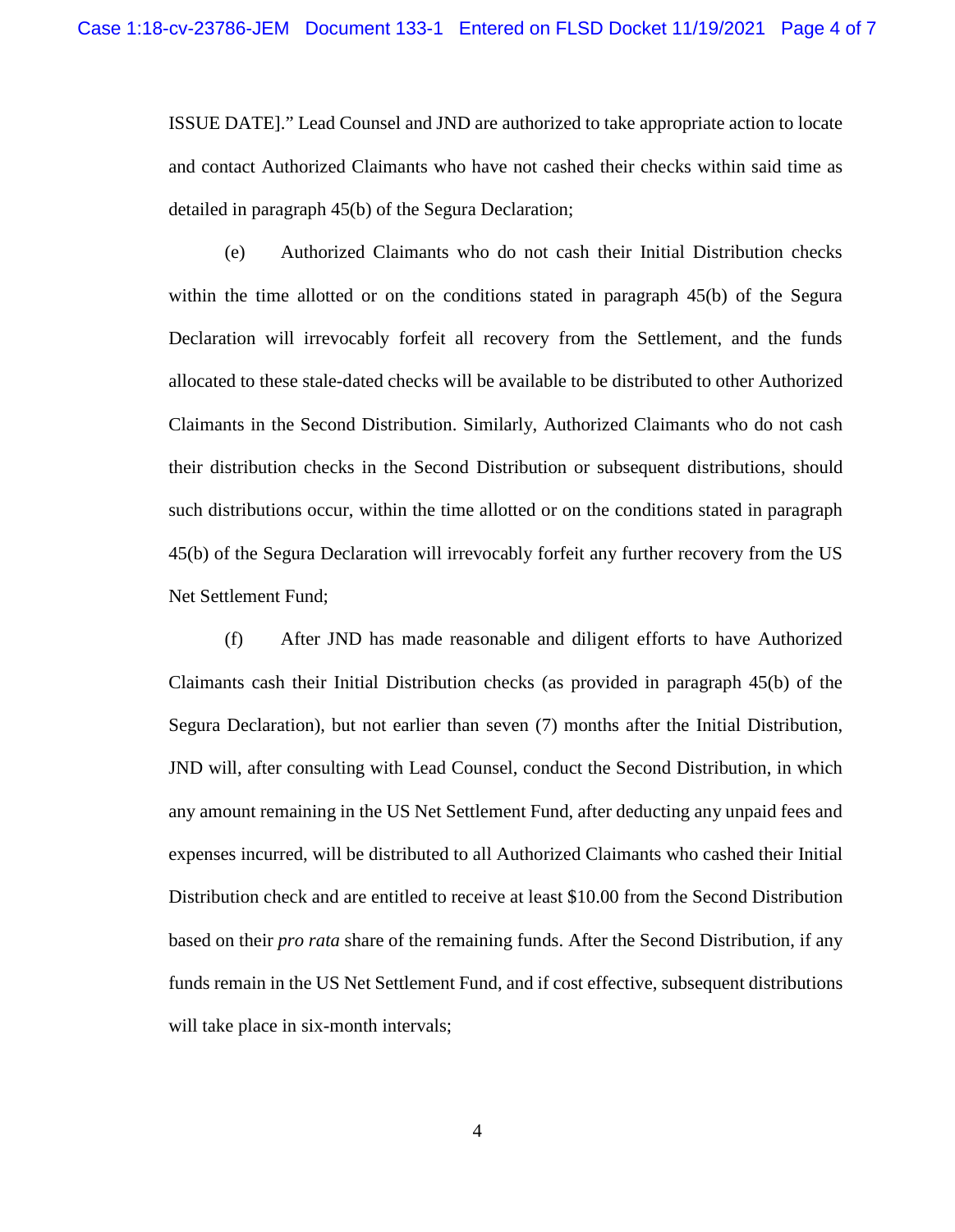(g) When Lead Counsel, in consultation with JND, determines that further distribution of the funds remaining in the US Net Settlement Fund is not cost-effective, if sufficient funds remain to warrant the processing of Claims received after October 17, 2021, those Claims will be processed, and any otherwise valid Claims received after October 17, 2021, as well as any earlier-received Claims for which an upward adjustment was received after October 17, 2021, will be paid in accordance with subparagraph (h) below. If any funds remain in the US Net Settlement Fund after payment of these Claims and unpaid fees or expenses, the remaining funds will be contributed to the National Consumer Law Center ("NCLC");

(h) No new Claims may be accepted after October 17, 2021, and no further adjustments to Claims received on or before October 17, 2021, that would result in an increased US Recognized Claim amount may be made for any reason after October 17, 2021, subject to the following exception. If Claims are received or modified after October 17, 2021, that would have been eligible for payment or additional payment under the Courtapproved Plan of Allocation if timely received, then, at the time that Lead Counsel, in consultation with JND, determines a distribution is not cost-effective as provided in subparagraph (g) above, and after payment of any unpaid fees or expenses incurred in connection with administering the US Net Settlement Fund and after deducting the payment of any estimated taxes, the costs of preparing appropriate tax returns, and any escrow fees, these Claimants, at the discretion of Lead Counsel and to the extent possible, may be paid their distribution amounts or additional distribution amounts on a *pro rata* basis that would bring them into parity with other Authorized Claimants who have cashed all their prior distribution checks;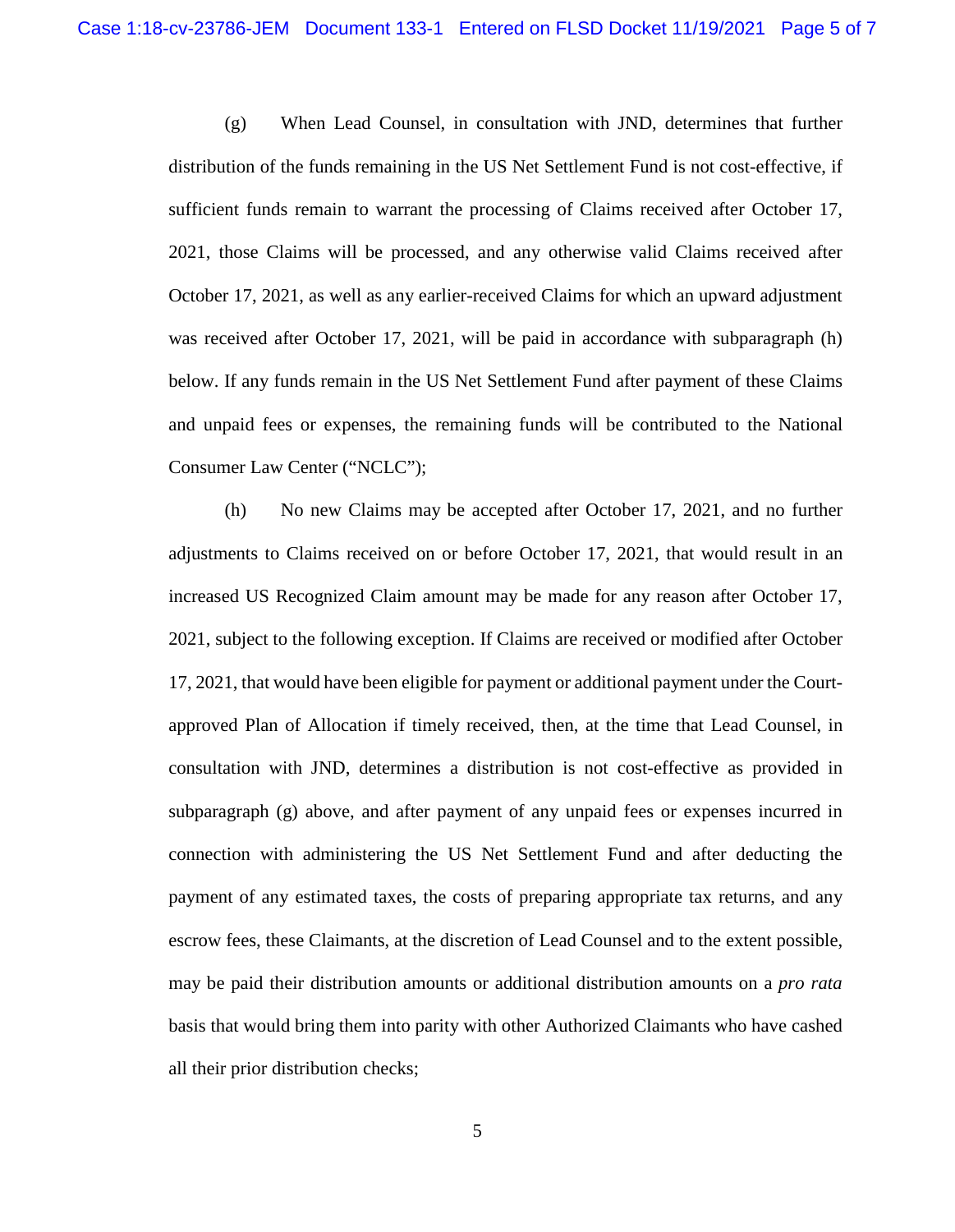4. The Court finds that the administration of the Settlement and the proposed distribution of the Net Settlement Fund comply with the terms of the Stipulation and Plan of Allocation approved by this Court and that all persons involved in the review, verification, calculation, tabulation, or any other aspect of the processing of the Claims submitted, or who are otherwise involved in the administration or taxation of the Settlement Fund or the Net Settlement Fund, are hereby released and discharged from any and all claims arising out of that involvement, and all Class Members and other Claimants, whether or not they receive payment from the Net Settlement Fund, are hereby barred from making any further claims against the Net Settlement Fund, Lead Plaintiff, Lead Counsel, the Claims Administrator, the Escrow Agent or any other agent retained by Lead Plaintiff or Lead Counsel in connection with the administration or taxation of the Settlement Fund or the Net Settlement Fund, or any other person released under the Settlement beyond the amounts allocated to Authorized Claimants.

5. All of JND's fees and expenses incurred in the administration of the Settlement and estimated to be incurred in connection with the Initial Distribution of the US Net Settlement Fund as stated in the invoices attached as Exhibit H to the Segura Declaration are approved, and Lead Counsel is directed to pay the outstanding balance of \$601,456.93 out of the Settlement Fund to JND.

6. Unless otherwise ordered by the Court, JND may destroy the paper copies of the Claims and all supporting documentation one year after the Initial Distribution, and one year after all funds have been distributed may destroy the electronic copies of the same.

7. This Court retains jurisdiction to consider any further applications concerning the administration of the Settlement, and any other and further relief that this Court deems appropriate.

6